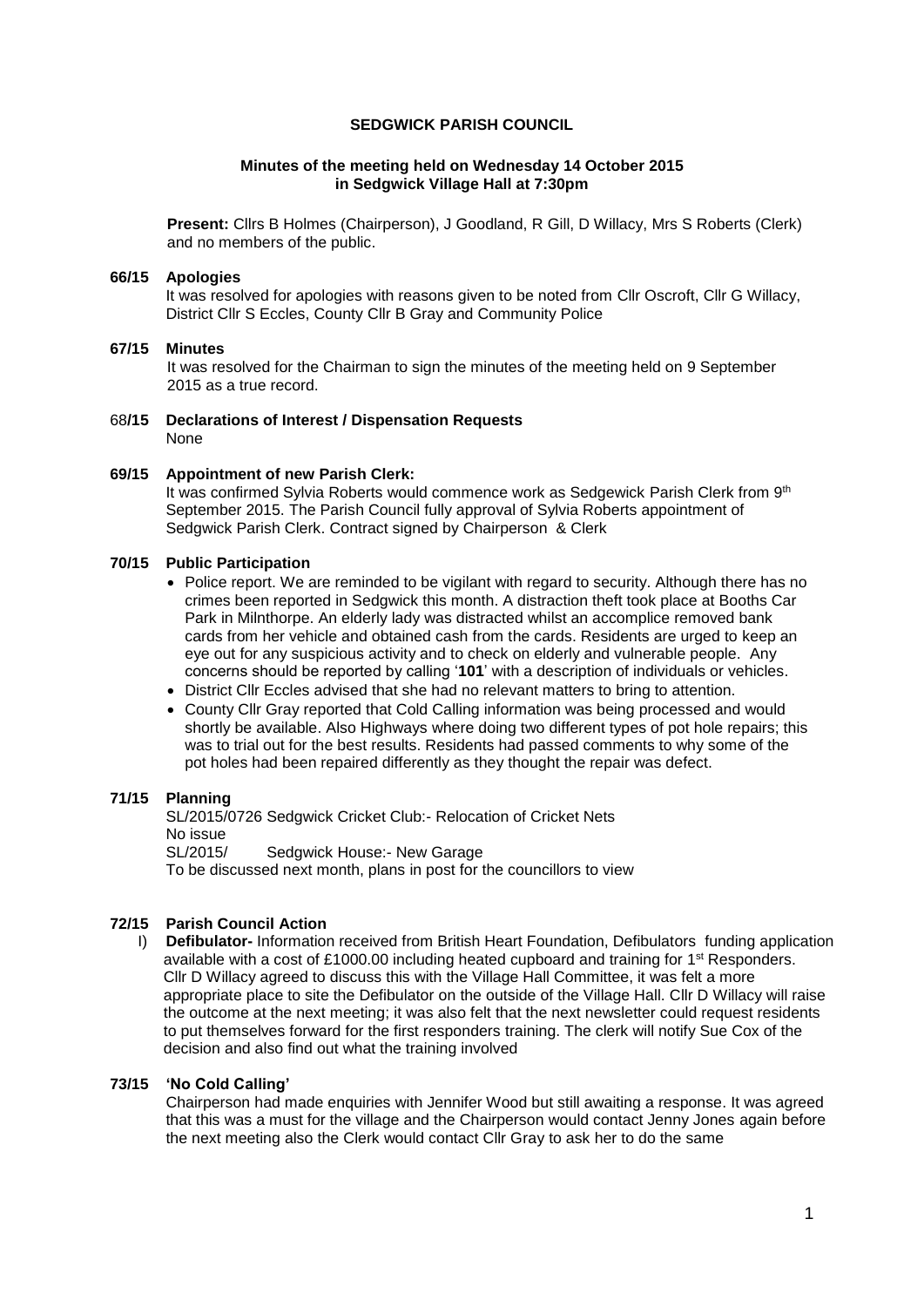# **74/15 Highways/Footpaths**

The Clerk update:- repairs to the road from Castle View to Raines Hall Farm. Was told Local Team Assigned. She would check on Cumbria County Councils website before the next meeting and if it has not been repaired, will then contact the Area Steward. Update next meeting.

### **75/15 Playground /Millennium Field**

- 1) The annual ROSPA Playsafety Report carried out in August seems to be inaccurate**:** 
	- The Councillors all highlighted the inaccuracy on the report. The Clerk would contact the inspector with these points and ask for the correction to be made and report sent for inspection before the invoice was paid.
	- Cllr D Willacy's proposal of acquiring Adult Exercise equipment for use on the Millennium Field has been investigated by the Chairperson and there is a possibility of a grant from South Lakeland Leisure. It was agreed that a grant to be submitted for four pieces of equipment, each piece cost approximately £700 + installation of £400. This would be collate and discussed at the next meeting. If we did not receive the full grant the council have the option of match funding or purchase less equipment.

# **76/15 Canal**

- **1)** The report from Frank Sanderson & Trevor Cotton (Lancaster Canal Trust) was acknowledged. It recommends that a significant amount of trees are removed from both the canal bed and embankment. This will encourage the re-growth of the ground level herbaceous layer which stabilises the ground and will decrease the levels of soil erosion which is adversely affecting the towpath. It will also reduce further damage to the clay lining of the canal.
- **2)** Chairperson contacted Graham Nicholson the Arboriculture Officer at SLDC who advised that there were no tree preservation orders in force but recommended that the Parish Council seeks independent advice from a qualified tree consultant before removing trees.
- **3)** Meeting have been arranged with three companies: BHA Trees, A Hearn & Bergen Tree Services and quotes to be sent for the next meeting, for consideration.

### **77/15 Sedgwick Village Hall**

Cllr D Willacy elected as Chairman of the Village Hall Committee. A new drawing class has begun on a Tuesday and if there is enough interest a class will commence on a Saturday, the digital photograph classes have finish but the badminton group is well attended

## **78/15 Finance**

The bank balances as of 30 September 2015 is £19,400.69

- a) Received £250 00 SLDC from Cllr Grays grant allowance
- b) It was resolved for the following payments to be approved : Playsafety **E** 85.20 Stationary **E** 38.73  $BDO$   $E120.00$

## **79/15 Meetings Attended / Correspondence**

- Several Cllrs attended the Canal meeting with Frank Sanderson, which highlighted the issues in hand.
- It was noted a change in time table for the refuse collection, As of 21<sup>st</sup> September Black bins would be collected on Mondays and alternate weeks for Green bins & a new recycle bag for cardboard & plastic waste. At present the agreed dates where on hold until further notice.
- Clerk attended Finance Training on  $13<sup>th</sup>$  October also further training to be arranged regarding using facebook, twitter and wed sites to promote the Parish Council, Chairperson asked if there is availability for her to attend this course too. Clerk to notify Chairperson if this can be arranged.
- Any correspondence, notices and publications received since the last meeting and not included on the agenda was noted